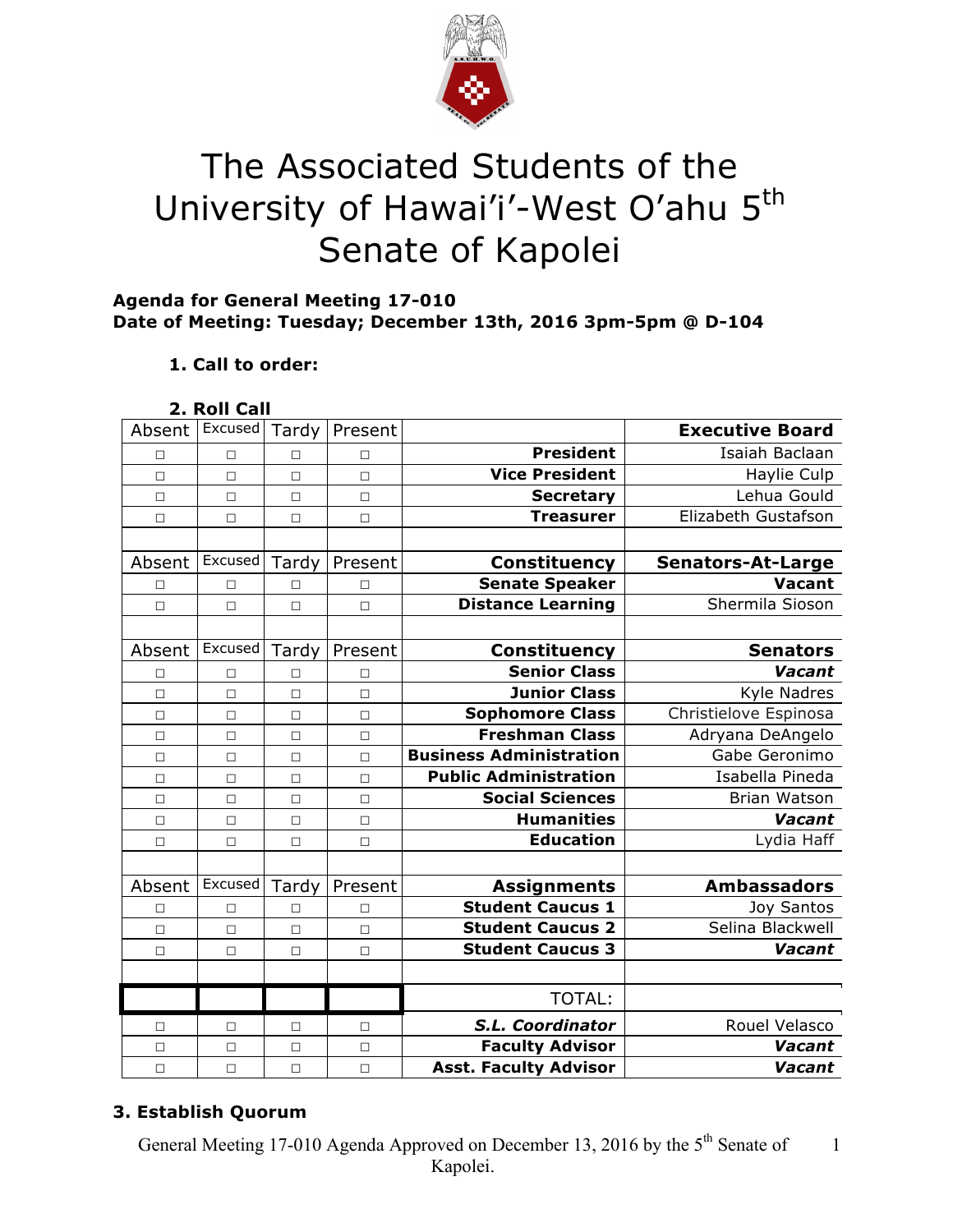#### 3.1 Quorum Established? Yes

#### **4. Open Forum Guest**

#### **5. Approval of Agenda and Minutes**

- 5.1 Minutes for Meeting 17-009 Motion: Second: Vote:
- 5.2 Agenda for Meeting 17-010 Motion: Second: Vote:

#### **6. Internal Reports**

- 6.1 President
- 6.2 Vice President
- 6.3 Secretary
- 6.4 Treasurer
- 6.5 Advisors
- 6.6 *Standing Committee Reports*
- 6.6.1 Budget & Finance
- 6.6.2 Activities
- 6.6.3 Legislative
- 6.7 *Ad Hoc Committee Reports*
- 6.8 *Senators Report*
- 6.8.1 Senate Speaker **N/A**
- 6.8.1 Distance Learning
- 6.8.2 Senior Class **N/A**
- 6.8.3 Junior Class
- 6.8.4 Sophomore Class
- 6.8.5 Freshman Class
- 6.8.6 Business Administration Division
- 6.8.7 Public Administration Division
- 6.8.8 Social Sciences Division
- 6.8.9 Humanities Division **N/A**
- 6.8.10 Education Division
- 6.9 Caucus Ambassadors Report
- 6.10 *Campus Committees Report*
- -Communications Committee
- -Transportation Committee
- -Technology Committee
- -Health Committee
- -Strategic Planning Committee
- -Chancellors Search Committee